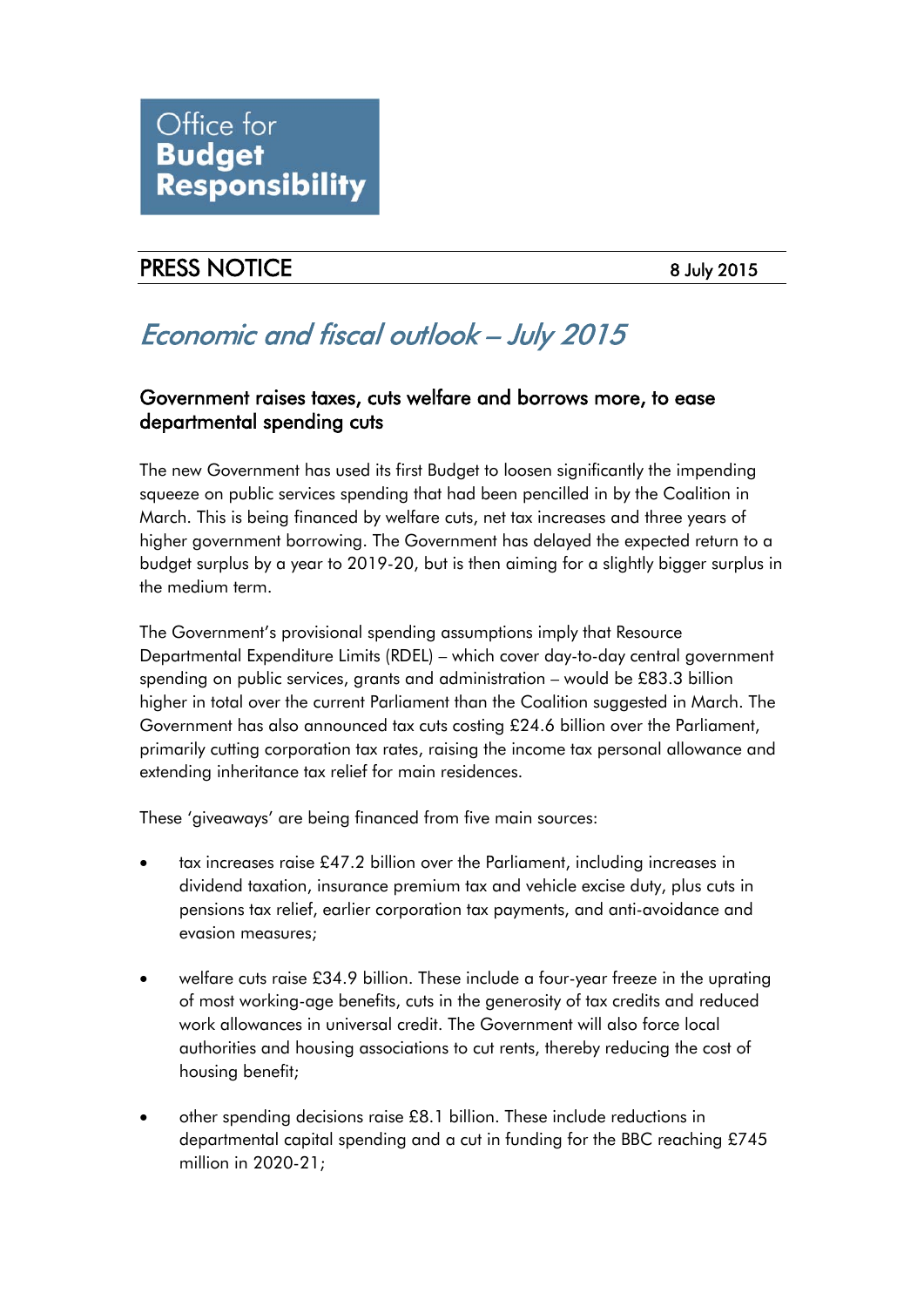- these various tax and spending decisions have indirect effects that raise a further £14.2 billion. These include the pension contributions that would be paid by additional public sector workers, and higher income tax and NICs receipts; and
- the Budget decisions also imply £3.5 billion of extra borrowing over the Parliament, on top of the £14.6 billion increase implied by our pre-measures forecast. This includes £16.7 billion of additional borrowing between 2016-17 and 2018-19, to help avoid the sharpest cuts in public services spending. Thereafter the Government uses some of the welfare cuts and tax increases to aim for bigger budget surpluses.

On the basis of these provisional plans, the forthcoming Spending Review would be a lot less challenging than it appeared in March. The Government would have to identify further real cuts in public services spending rising to a peak of £17.9 billion in 2019- 20, rather than £41.9 billion in 2018-19. Thereafter spending is assumed to rise again in real terms. Public services spending would fall by an average of 1.5 per cent a year in real terms over this Parliament as a whole, slightly less than the 1.6 per cent a year cuts over the last.

We now forecast that public sector net borrowing will total £69.5 billion this year, down £5.8 billion since March thanks to stronger-than-expected revenues, the spending cuts announced in June, the rise in insurance premium tax and a delay to the introduction of tax-free childcare. The deficit then declines more slowly than in March, moving into surplus by £10.0 billion in 2019-20, increasing to £11.6 billion in the following year.

Chart 1.1 summarises the impact of the Budget policy decisions across the forecast. Modest spending cuts and tax increases reduce borrowing a little this year. Over the following three years the welfare cuts and tax increases mount steadily, but they are not large enough to pay for the higher public services spending and tax cuts – hence the need for more borrowing to fill the gap. In the final two years the welfare cuts, tax increases and indirect effects more than pay for the tax cuts and (smaller) additions to public services spending – increasing the then budget surplus. In 2020-21, the Budget raises £13.3 billion from welfare cuts, £15.9 billion from tax increases and £6.1 billion from lower departmental capital spending, other measures and indirect effects. This pays for £21.6 billion more public services spending, £9.4 billion of tax cuts and a £4.3 billion bigger budget surplus.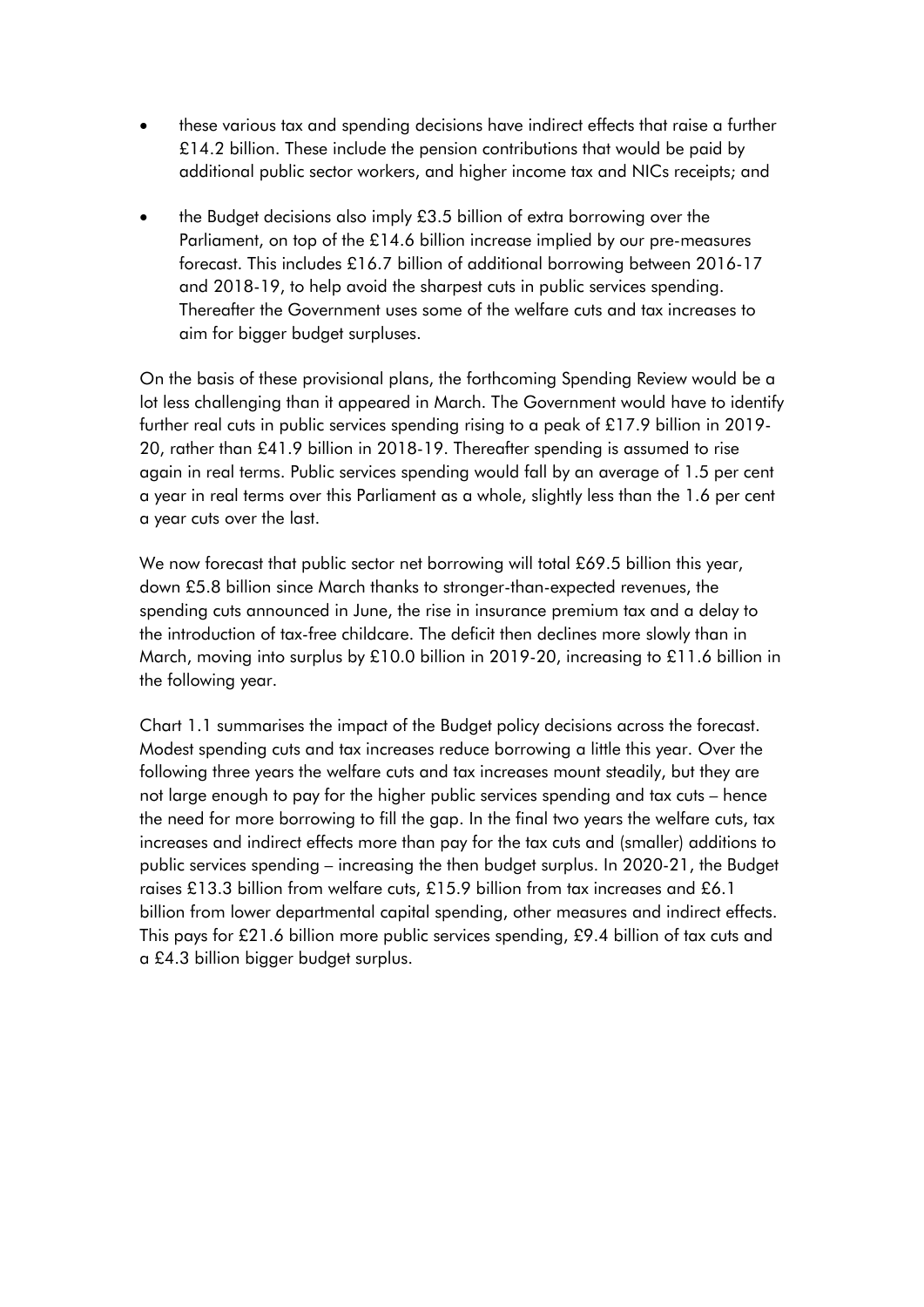

### Chart 1.1: The impact of Budget policy decisions over the forecast

The Chancellor said in his March Budget speech that he wanted to raise £12 billion from welfare cuts and £5 billion from anti-avoidance and evasion measures by 2017- 18. As defined in the Treasury's scorecard of policy measures, this Budget raises £7.0 billion from welfare cuts and £2.4 billion from 'avoidance and tax planning, evasion and compliance, and imbalances in the tax system'. These rise to £12.1 billion and £5.0 billion in 2019-20.

The Budget policy measures take place against the backdrop of an underlying economic and fiscal forecast that has changed relatively little since our last forecast in March. We have not adjusted our economy forecast for the potentially disruptive events in Greece that were still unfolding when we closed the pre-measures forecast on 25 June.

In terms of our economy forecast, since March:

- we have revised GDP growth in 2015 down to 2.4 per cent, reflecting the weaker-than-expected start to the year and a small drag from the in-year public spending cuts announced in June. Growth is unchanged since March in 2016, as we assume that the effect of the in-year cuts will be back-loaded, offsetting the slower cuts in 2016-17. Growth is then up a little in 2017, reflecting the slower pace of fiscal tightening;
- we have made small upward revisions to unemployment and downward revisions to hours worked in the final years of the forecast. That reflects higher labour costs from the introduction of the National Living Wage. We assume that this would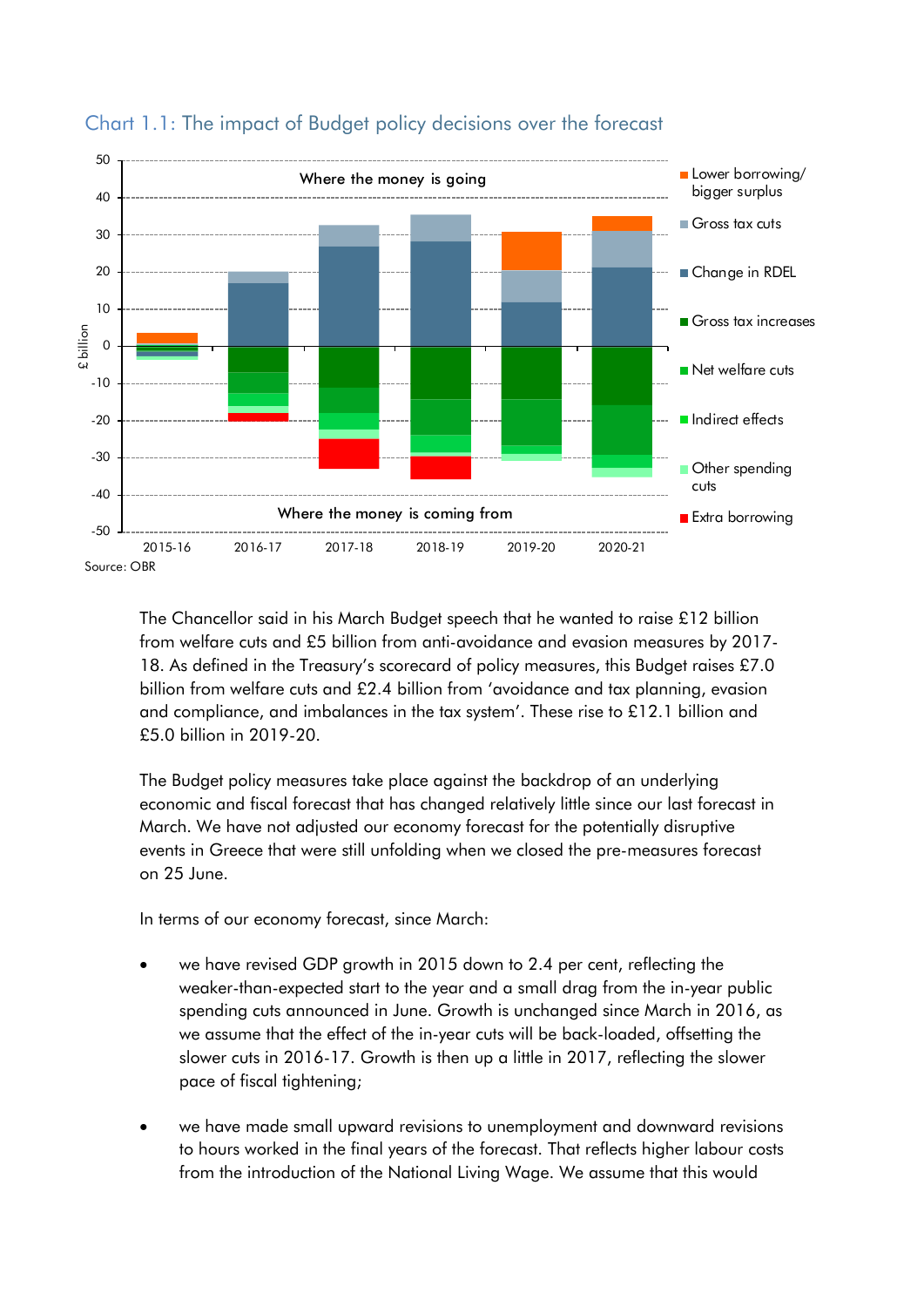raise the effective minimum wage for those aged 25 and above by over 13 per cent by 2020;

- the negative output gap is estimated to be slightly wider at the start of 2015, and is expected to close slightly later, in mid-2018; and
- our inflation forecast is little changed, remaining very low for the rest of the year, then rising in 2016 and returning slowly to the 2 per cent target over the forecast period.

Excluding the impact of policy measures, our forecasts for public sector net borrowing are up a little since March. Receipts are stronger, by an average of £3.9 billion a year across the forecast, but our forecast for annually managed expenditure is up by £6.3 billion a year. That includes the effect of higher interest rates on debt interest payments, higher spending associated with environmental levies and a methodological change that raised our net public sector pensions forecast.

In addition to the sales of Lloyds shares and mortgage assets held by UK Asset Resolution that were announced in March, the Government has now said that it will sell some of its RBS shares, its remaining stake in Royal Mail and its shares in King's Cross Central Partnership this year. Together with the initial tranche of sales of the pre-2012 student loan book, these asset sales should reduce public sector net debt by £32 billion in 2015-16. The Government has also announced plans to sell threequarters of its shares in RBS over the Parliament, which we assume will raise around £6 billion a year from 2016-17 to 2019-20. Financial asset sales typically bring forward cash that would otherwise have been received later in mortgage repayments and dividends, so they only reduce net debt temporarily.

The Government has proposed two new fiscal targets in this Budget: to achieve a surplus on public sector net borrowing in 2019-20 (and then every year in 'normal times') and for public sector net debt to fall as a share of GDP every year up to 2019- 20. Our central forecast is consistent with it meeting those targets, as well as those still in force from the previous Coalition government, namely: the fiscal mandate (to balance the cyclically adjusted current budget in the third year of the forecast period) and the supplementary target (for debt to fall as a share of GDP in the fixed year of 2016-17).

#### **Notes**

- 1. The Office for Budget Responsibility is the UK's independent fiscal watchdog responsible for producing forecasts for the economy and the public finances, assessing progress against the Government's fiscal targets, and reporting on long-term fiscal sustainability.
- 2. All of the documents published by the OBR today are available on our website at: <http://budgetresponsibility.org.uk/>
- 3. The OBR will release supplementary information on the *Economic and fiscal outlook* on 15 July in response to requests received by midday on 13 July. We will release a list of any information to be published at 11am on 14 July.